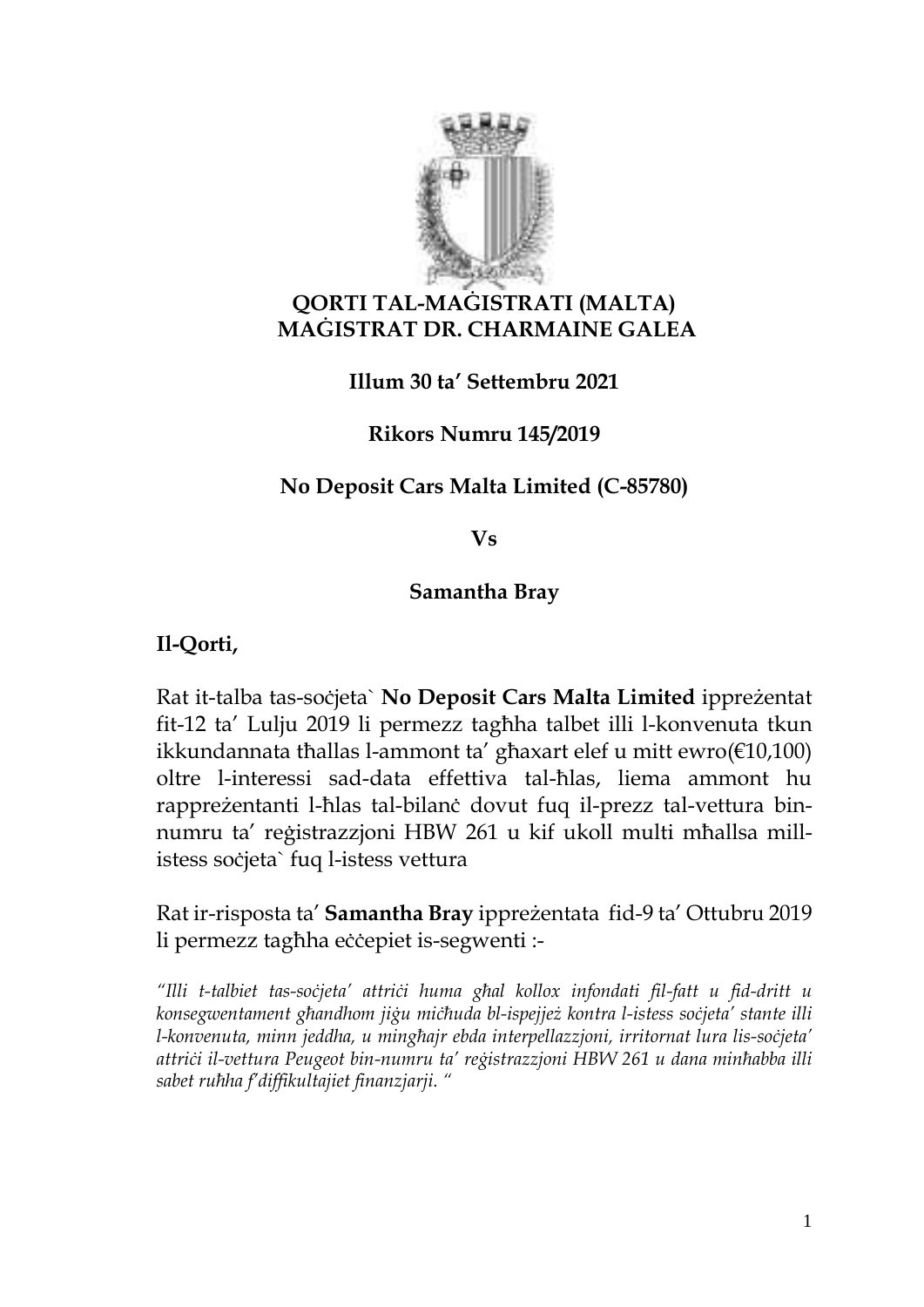Rat illi fit-23 ta' Novembru 2020 is-soċjeta` attriċi ppreżentat kapitolu, liema kapitolu ġie meqjus ammess fis-seduta tal-11 ta' Diċembru 2020 stante li l-konvenut ma deheritx għall-istess seduta;

Rat l-affidavit ta' Thorne Mangion;

Semghet it-trattazzjoni tad-difensur tas-soċjeta` attriċi;

Rat illi l-kawża tħalliet għal-lum għas-sentenza.

# **Ikkunsidrat:**

Illi mill-provi jirriżulta illi fil-25 ta' Settembru 2018 is-soċjeta` attriċi u l-konvenuta iffirmaw *hire and purchase agreement* fir-rigward talvettura tal-għamla Peugeot bin-numru ta' registrazzjoni HBW 261. 1 Illi l-ftehim dwar il-pagament tal-istess vettura kien illi l-konvenuta tħallas mija u tmenin ewro (€180) fix-xahar għal total ta' għaxart elef u tmien mitt ewro (€10,800).

Thorne Mangion, impjegat tas-soċjeta` attriċi, xehed illi wara li lkonvenuta għamlet sitt (6) pagamenti hija waqfet tħallas u infurmathom li ma setgħetx tħallas iktar. In oltre x-xhud spjega illi l-konvenuta kienet qaltilhom biex jieħdu l-vettura lura u li din għandha ggaraxxjata. Barra minn hekk fuq l-istess vettura kien themm pendenti multi ta' mitejn ewro  $(\text{\textsterling}200)$ .

Illi l-konvenuta, għalkemm ressqet l-eċċezzjonijiet tagħha, ma xehditx f'dawn il-proceduri.

# **Ikkunsidrat:**

Illi l-kuntratt esebiti mis-soċjeta` attriċi fi klawsola 7 jelenka xi ftehmu l-partijiet f'każ li l-konvenuta ma tonorax l-obbligi assunti minnha fuq l-istess kuntratt.

<sup>&</sup>lt;sup>1</sup> Dokument esebit a fol. 2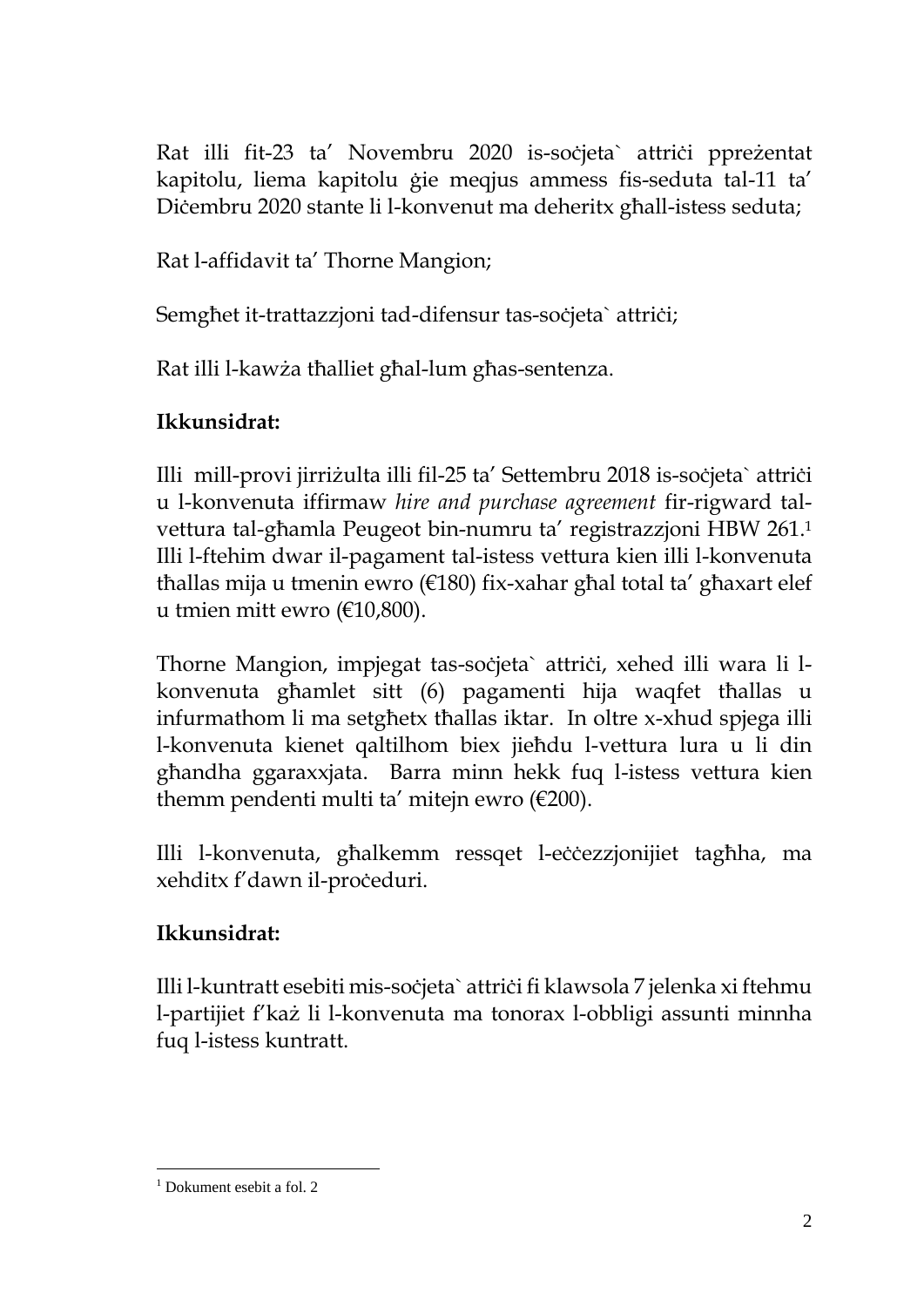Għal aħjar intendiment tal-ftehim, qed tiġi riprodotta hawn taħt ilparti rilevanti ta' klawsola 7 tal-kuntratt *de quo*, u *cioe`* dik li titratta dwar *« Default, Termination and Withdrawl » :*

*"1.Without prejudice to any rights that the Owner may have according to law the parties agree that in case of:*

*1. Default in the punctual payment of one (1) instalment by the Hirer, whether consecutive or not, and whether or not the Hirer is called upon by the Owner by any means to affect payment;*

*2. a breach of any condition of this agreement by the Hirer;*

*the Owner shall demand immediate payment of the outstanding balance, including all interest due till date of effective payment, all other fees and charges that may have incurred and all other expenses the Owner may have incurred, including towage costs and legal expenses.*

2. The parties further agree that if the Hirer does not affect full and immediate payment *in accordance with clause 7.1 within thirty (30) days, which shall run from the day the Owner calls upon the Hirer to affect such payment, this agreement shall be terminated ipso jure and the Owner shall be entitled to request the Hirer, who shall comply therewith, to restore immediate possession of the Motor Vehicle to the Owner, without prejudice to any claim for damages, saving wear and tear consistent with the period of use. Furthermore, the Owner shall be entitled to claim the difference between the outstanding balance due by the Hirer in terms of this agreement and the price of the Motor Vehicle as resold after the possession is restored in terms of this subclause, without prejudice to any changes, fees and interest accrued.<sup>2</sup>*

*1. The Hirer irrevocably authorizes the Owner to retrieve the physical possession of the Motor Vehicle and to do all that is necessary to change the registration of the Motor Vehicle onto the name of the Owner if the Hirer does not comply with the request to return possession of the Motor Vehicle to the Owner within five (5) calendar days.*

2. The parties agree that if the Hirer refuses or otherwise impedes the physical retrieval *of the Motor Vehicle by the Owner as explained in the foregoing sub-clause, the Hirer shall be liable to pay the Owner a daily penalty of twenty-five Euro (€25) which shall run from the sixth (6th) calendar day following the day of demand in accordance with clause 7.2. These penalties shall be without prejudice to the Owner's rights in accordance with the foregoing sub-clauses.*

*3. For the purposes of the foregoing sub-clauses the parties agree that all payments effected by the Hirer up to the date the Owner resumes possession of the Motor Vehicle shall be deemed rental charges for the use of the Motor Vehicle, and shall not be reimbursed.*

*......*

<sup>2</sup> Enfasi tal-Qorti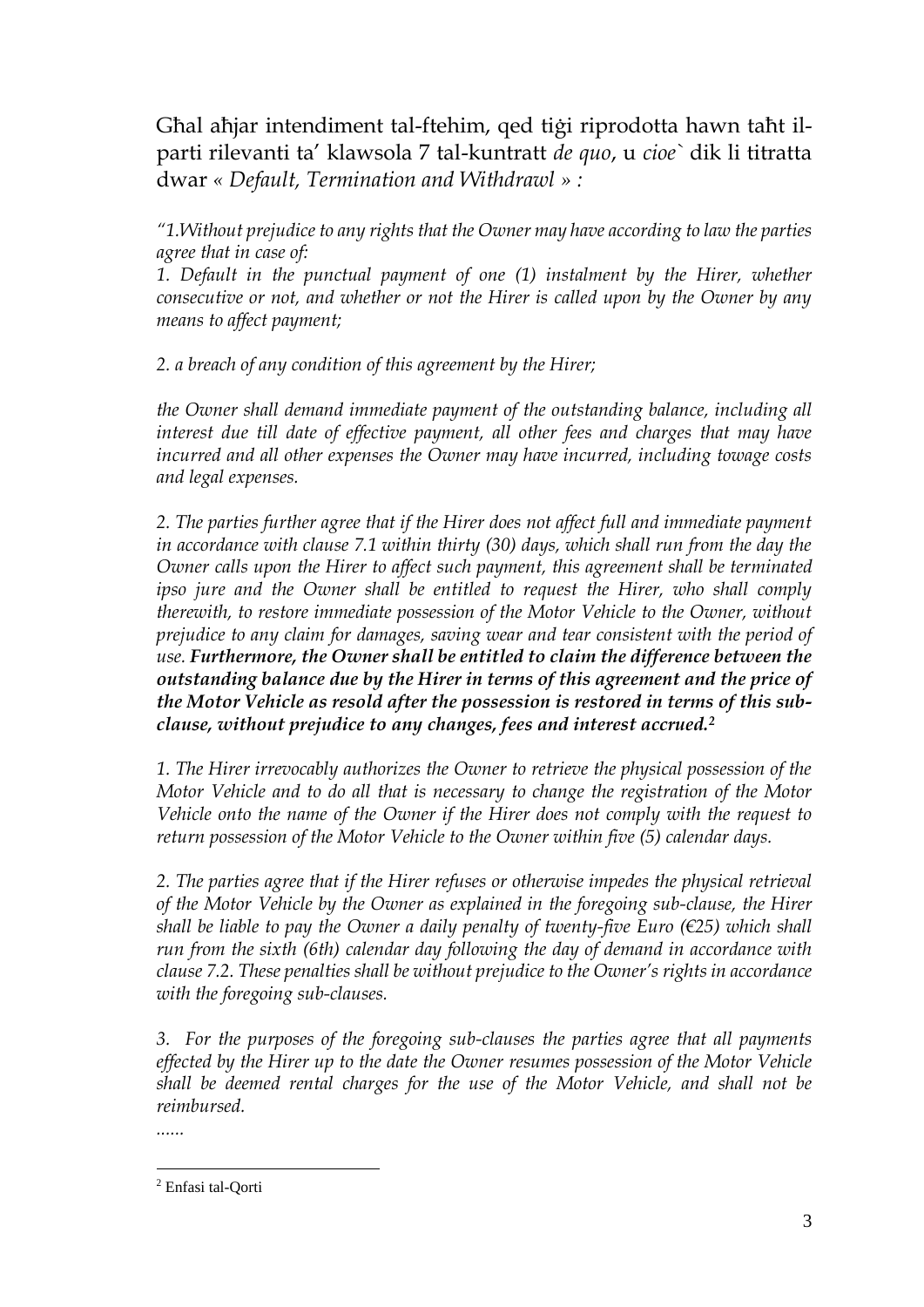*6. The Hirer is expressly prohibited from unilaterally withdrawing from this agreement and it shall be at the Owner's utmost discretion to terminate this agreement upon demand of the Hirer, saving the Owner's right to claim any outstanding balance, charges, fees, damages and interest accrued in terms of this agreement."*

Illi bħala stat ta' fatt m'hemmx kontestazzjoni illi l-konvenuta ma baqgħatx tħallas l-ammonti dovuti minnha. Lanqas ma hu kontestat illi llum il-ġurnata l-vettura ġiet ritornata lis-soċjeta` attriċi. Illi għalhekk dak li trid tagħmel din il-Qorti hija li tara x'inhi l-posizzjoni tal-partijiet, skont il-ftehim ċitat hawn fuq, wara li l-vettura ġiet ritornata lis-soċjeta` attriċi.

Illi skont il-ftehim, malli l-konvenuta tfalli pagament wieħed u tibqa' hekk moruża sa żmien tletin (30) ġurnata minn meta tiġi interpellata biex tħallas mis-soċjeta` attriċi, allura l-ftehim jiġi terminat *ipso iure* u s-soċjeta` attriċi jkollha dritt titlob il-vettura lura. Illi fil-każ preżenti ma jirriżultax li saret l-imsemmija interpellazzjoni. Minkejja dan, ilvettura xorta ġiet ritornata lis-soċjeta` attriċi. Dak li mbgħad kellha dritt tagħmel is-soċjeta` attriċi kien li titlob id-differenza fil-prezz bejn il-bilanċ dovut u l-prezz tal-vettura meta diġa tiġi mibjugħa għal darb'oħra.

Illi għaldaqstant, ladarba l-vettura għadha fil-pussess tas-soċjeta` attriċi, kif xehed Thorne Mangion, l-istess soċjeta` ma setgħetx tipproċedi għall-bilanċ dovut għaliex sa issa dan l-ammont għad mhux magħruf.

Illi din il-Qorti tirrileva illi fil-mori ta' dawn il-proċeduri, is-soċjeta` attriċi ppreżentat kapitolu. Il-Qorti tirrileva illi għalkemm l-istess kapitolu ġie meqjus bħala ammess, tirrileva wkoll illi l-kapitolu hu fatt proċesswali li jġib miegħu effetti speċifiċi, espressament previsti u determinati mill-liġi taħt il-Kapitolu 12 tal-Liġijiet ta' Malta [ara Artikoli 698(2) u 702(3)]. Minn tali disposizzjonijiet huwa deżunt illi l-kapitolu hu mezz dirett biex jipprovoka konfessjoni ġudizzjali f'min lilu jiġi deferit ta' fatt sfavorevoli għall-kapitolat u ta' vantaġġ għall-parti li ppreżentatu. Il-Qorti tagħmel referenza għad-deċiżjoni fl-ismijiet **Anthony Borg v. Samwel Veneziani**, <sup>3</sup> fejn intqal illi "*din iċ-ċirkustanza hi ħafna rilevanti għaliex tfisser illi bin-nuqqas tal-konvenut appellat li jidher biex jikkontesta l-kapitolu, saret prova posittiva li l-*

<sup>3</sup> Appell Inferjuri, 28 ta' April 1998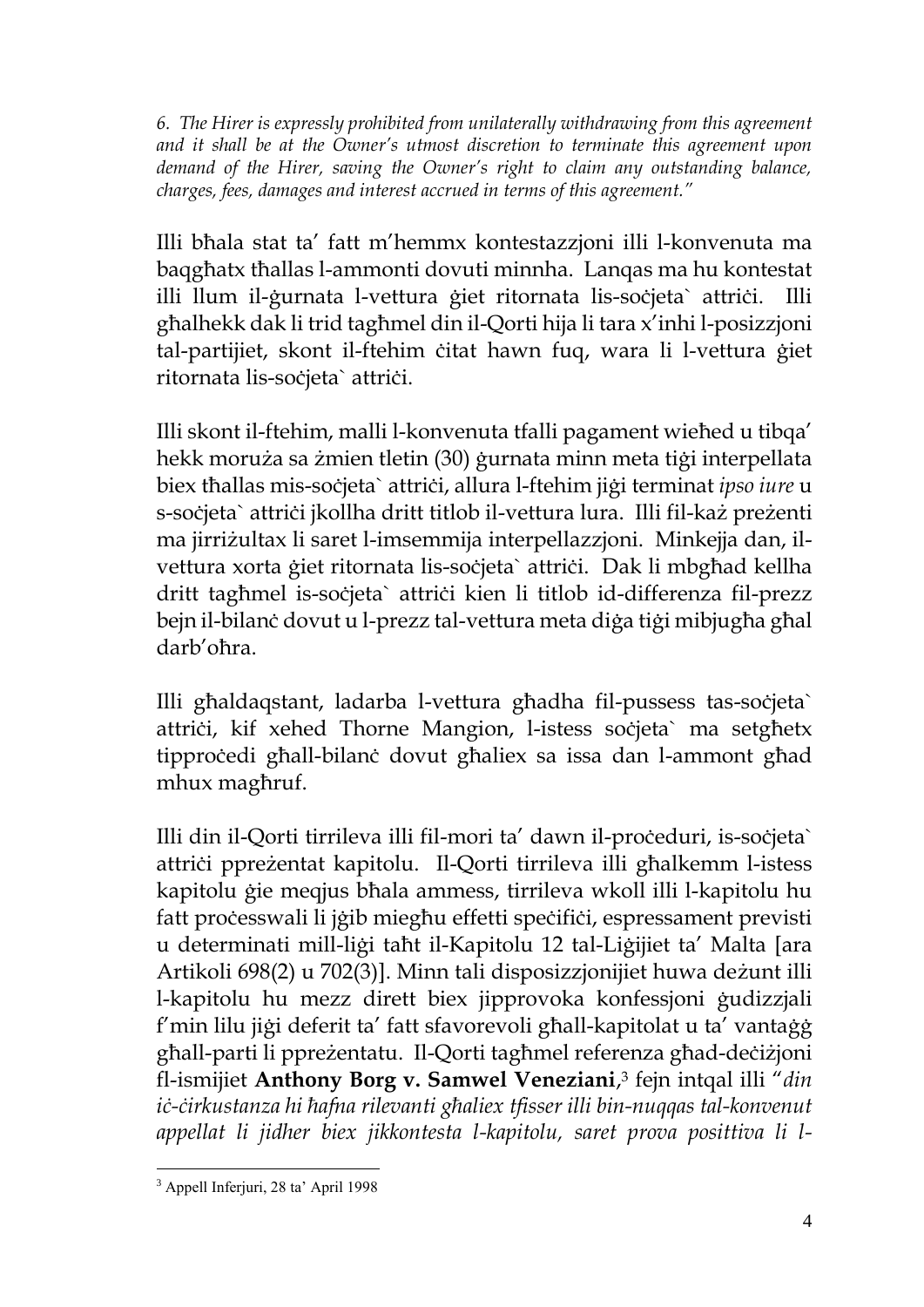*ammont rekalmat mill-attur kien dovut lilu għal raġunijet minnu pretiżi u dana bl-ammissjoni – anke jekk negattiva fis-sens ta' non kontestazzjoni – ta' l-istess konvenut*."

Madanakollu, għalkemm huwa veru li l-kapitoli, meta s-subent ma jkunx wieġeb għalihom u ma jkunx iġġustifika l-omissjoni tiegħu li jikkontesta l-kawża formalment, għandhom jitqiesu bħala konfessjoni, dana ma jfissirx li min hu tenut jiġġudika huwa obbligat joqgħod dejjem fuq dik il-preżunta konfessjoni. Is-subizzjoni hija mezz ta' prova, u għandha tiġi eżaminata u evalwata flimkien malprovi l-oħra kollha tal-kawża, b'mod illi, jekk il-kapitoli ma jkunux kombaċanti mal-provi l-oħra tal-kawża, u l-ġudikant jidhrilu li għandu jagħti prevalenza lil dawk il-provi l-oħra, l-konfessjoni preżunta derivanti mis-subizzjoni għandha ċċedi quddiem dawk ilprovi l-oħra. F'dan is-sens ara d-deċiżjoni fl-ismijiet **Tabib Dr. Antonio Zammit et v. Francesco Pace et**. <sup>4</sup> In tema, kemm id-duttrina legali kif ukoll il-ġurisprudenza, issoktaw jaffermaw, u jikkawtelaw ukoll, illi tali prova weħida mhux neċessarjament u bilfors għandha tiddemostra l-fondatezza tal-pretensjoni tal-parti attriči in kwantu dak l-istat miġjub *in essere* bil-kapitolu ma għandux ifisser li qed jintroduċi derogi għall-prinċipju tal-piż tal-provi.

Illi fil-fehma ta' din il-Qorti, is-soċjeta` attriċi kellha quddiemha żewġ (2) għażliet biex tissodisfa l-kreditu tagħha, u cioe`, li titlob il-bilanċ kollu f'daqqa jew inkella li titlob il-vettura lura u d-differenza filprezz bejn il-bilanċ dovut u l-prezz li bih terġa' tinbiegħ. Illi għalkemm ma jirriżultax illi hija talbet il-vettura lura, jirriżulta illi meta l-konvenuta irritornat l-istess vettura hija aċėttata, tant li għadha fil-pussess tagħha. Ma jirriżultax għalhekk li l-vettura reġgħet inbiegħet. Għaldaqstant il-Qorti tqis illi ladarba s-soċjeta` attriċi għażlet triq ma tistgħax ukoll titlob il-bilanċ kollu mingħand il-konvenuta.

Illi dwar din il-materja diġa kien hemm pronunzjamenti f'kawżi quddiem dawn il-Qrati,<sup>5</sup> fosthom kawża li l-istess soċjeta` attriċi ppreżentat kontra ċertu Milos Vorkapic, li f'dawk il-proċeduri baqa' kontumaċi, u liema kawża ġiet deċiża minn din il-Qorti diversament presejduta fid-9 ta' Jannar 2020. F'dik is-sentenza il-Qorti qalet hekk:

 $4$  Prim'Awla, 28 ta' Gunju, 1952

<sup>5</sup> Ara **Frank Borda Ltd vs Raymond Bezzina et (PA 12 ta' Lulju 2018)**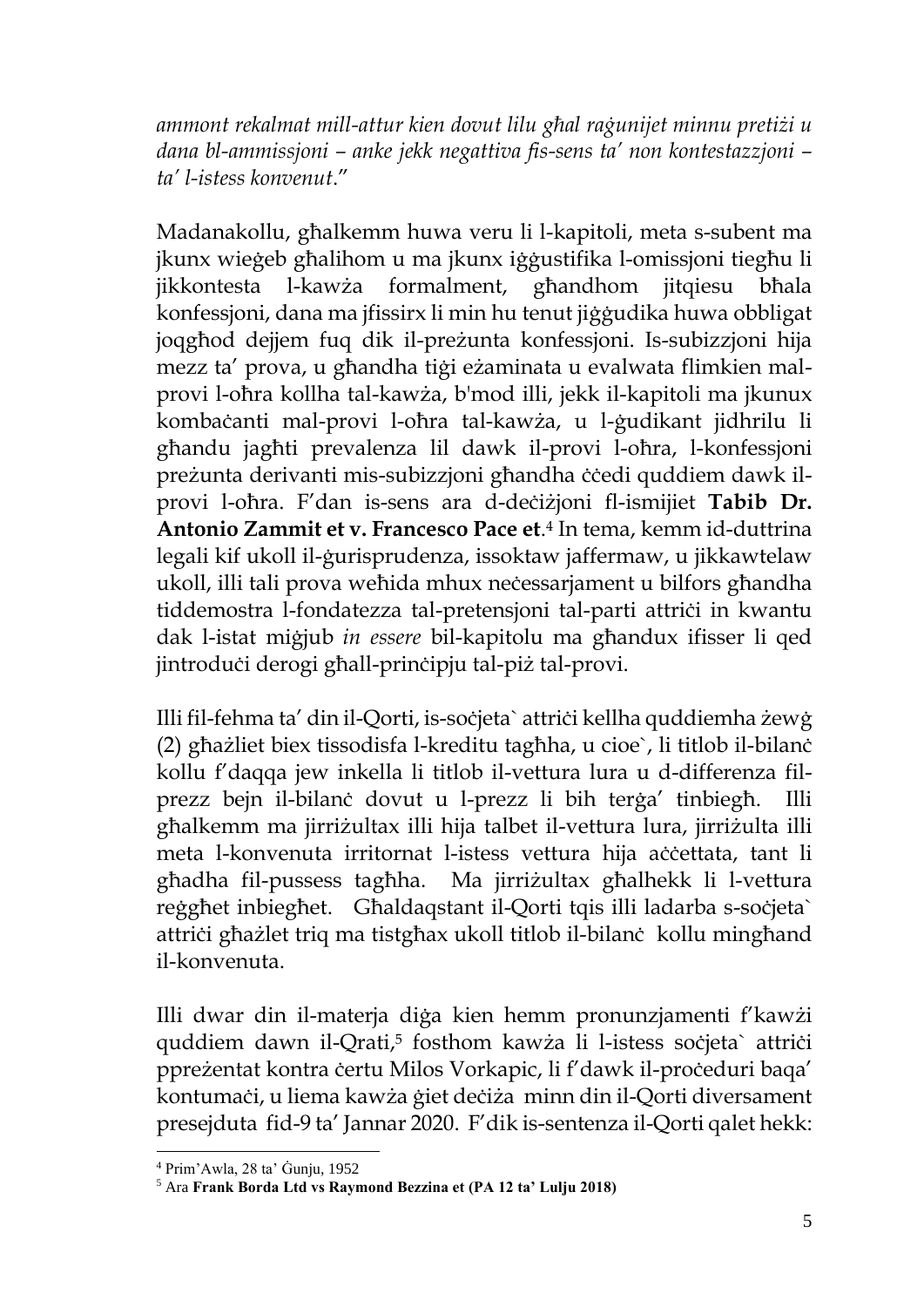*"Il-Qorti fil-każ odjern fehmet illi s-soċjeta` attriċi pproċediet b'din il-kawża għall-ħlas tal-bilanċ sħiħ tal-prezz tal-vettura minħabba l-morożita` tal-konvenut fil-ħlas tarripagamenti mensili ai termini tal-klawsola 7 tal-ftehim, proprju għaliex ma pproċedietx u m'hijiex sejra tipproċedi biex titlob u tikseb ir-restituzzjoni talpussess tal-vettura mingħand il-konvenut. Evidentement b'din il-kawża ssoċjeta` attriċi mhux qiegħda titlob biss id-differenza bejn il-bilanċ dovut millkonvenut u l-prezz tal-vettura wara li terġa' tiġi mibjugħa, li huwa l-jedd li ġie riżervat lilha f'każ tar-restituzzjoni tal-pussess ai termini tal-klawsola 7.2.* 

*Dan qed jingħad għaliex il-Qorti tqis illi jekk tintlaqa' t-talba tas-soċjeta` attriċi għall-ħlas tal-bilanċ kollu dovut fuq il-prezz tal-vettura, kif del resto minnha mitlub f'dawn il-proċeduri, hija ma tistax imbagħad tipproċedi sussegwentement biex titlob ir-restituzzjoni tal-vettura mingħand il-konvenut għal-fini ta' bejgħ lil terzi jekk mhux permezz tal-ħruġ ta' Mandati eżekuttivi għallfini tal-bejgħ bis-subbasta tal-vettura u bl-eżerċizzju tal-privileġġ speċjali spettanti lillistess soċjeta` attriċi a tenur tal-Artikolu 2009(d) tal-Kodiċi Ċivili fuq ir-rikavat ta' dak il-bejgħ għall-ħlas tal-bilanċ tal-prezz, għaliex altrimenti tkun qiegħda evidentement tarrekkixxi ruħa indebitament a skapitu tal-konvenut u l-Qorti trid tara li dan ma jsirx.* 

*Dan premess u stabbilit, il-Qorti ma għandha ebda diffikolta` illi tqis illi f'dan il-każ, in-nuqqas tal-konvenut li jwieġeb għall-kaptiolu għas-subizzjoni, ipprovoka ilkonfessjoni tiegħu għat-talba għall-ħlas tal-bilanċ sħiħ tal-prezz u, b'applikazzjoni talArtikolu 702(3) tal-Kapitolu 12 tal-Liġijiet ta' Malta, tqis ukoll li l-kapitolu ġie debitament mistqarr u aċċettat mill-istess konvenut fil-kwadru tal-konsiderazzjonijiet fuq magħmula.* 

*Għaldaqstant, billi l-Qorti qiegħda tqis li s-soċjeta` attriċi ma pproċedietx u ma hijiex sejra tipproċedi biex titlob ir-restituzzjoni immedjata tal-pussess tal-vettura, skont kif del resto kellha l-jedd li tagħmel bis-saħħa tal-klawsola bin-numru 7.2 tal-ftehim, għaliex għażlet, minflok, li titlob il-ħlas tal-bilanċ kolllu tal-prezz tal-vettura skont il-ftehim, qiegħda, għal din ir-raġuni biss, tilqa' t-talba tal-istess soċjeta` attriċi kif dedotta."*

Illi din il-Qorti taqbel perfettament ma' dan ir-raġunament. F'din ilvertenza, minkejja li tinsab fil-pussess tal-vettura *de quo*, is-socjeta` attriči xorta talbet il-bilanċ sħiħ. Fil-fehma umli tal-Qorti, dan ma setgħetx tagħmlu. A differenza tal-vertenza hawn fuq ċitata, fil-każ odjern dak li s-soċjeta` attriċi tista' tagħmel huwa li titlob il-bilanċ dovut wara li l-bejgħ mill-ġdid tal-vettura. Illi għalhekk il-Qorti mhux se tkun qed tikkundanna lill-konvenuta tħallas l-ammont mitlub stante li s-soċjeta` attriċi ħadet pussess tal-vettura *de quo*. Dan ovvjament mingħajr preġudizzju għal kwalunkwe pretensjoni li jista' jkollha s-soċjeta` attriċi wara l-eventwali bejgħ mill-ġdid tal-vettura *de* quo. Lanqas m'hu se tkun qiegħda tilqa' t-talba tagħha għall-ħlas